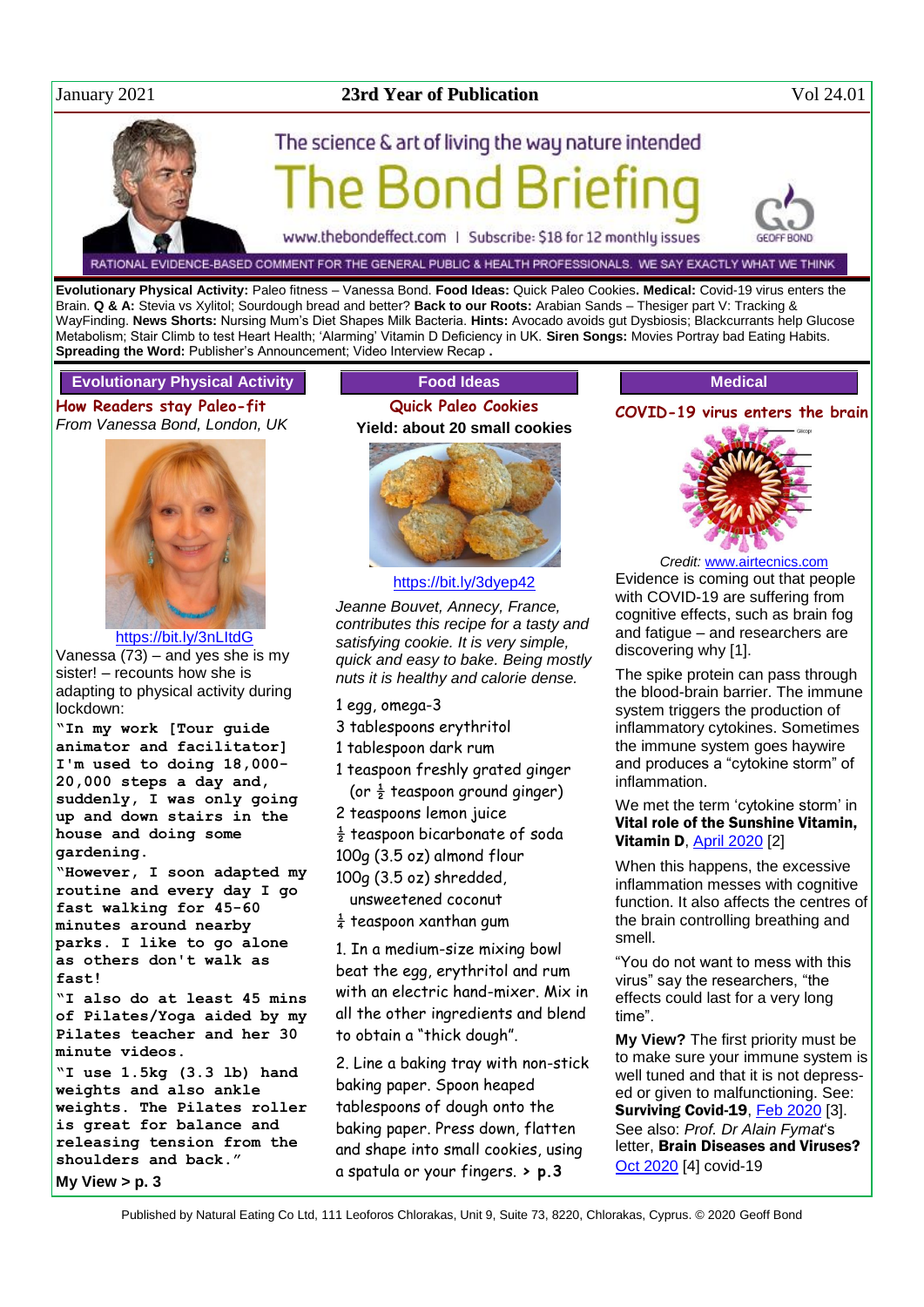# January 2021 The Bond Briefing Page 2 of 4

## **Questions**

## **Stevia vs. Xylitol**

**Q.** *Is stevia ok to use as a sweetener in tea and coffee? How does it compare with xylitol?*

**A**. We use stevia regularly for tea and coffee. I have written often in the past about stevia [5] and, as far as we know, compared to other 'intense' sweeteners, it is pretty safe. Indeed, according to many sources it is therapeutic. It is: antioxidant, antimicrobial, antihypertensive, antidiabetic, anticancer, antihyperglycemic, antihypertensive, and antihyperlipidemic [6].

However, the scientific literature is still very sparse so if there are any major drawback we don't know much about them yet although one source warns that stevia is a kind of steroid and could mess with hormones [7]. But all this is speculative. In contrast, xylitol has the advantage

of being a naturally occurring dietary fiber [8]. Sometimes it is just a question of taste which one you choose.

## See: Alternative Sweetener: Xylitol, [Jan 2010](http://www.naturaleater.com/newsletter-archive/NEWS-2010/NEWS-2010-01.pdf) [9].

For Erythritol as an alternative to Xylitol, we will do a review next [month.](http://www.naturaleater.com/newsletter-archive/NEWS-2021/NEWS-2021-02.pdf)

## **Sourdough Bread any better?**

**Q.** *There is a sudden interest in making sourdough bread, seeing it as a healthier option to normal bread and with a lower glycemic index. We know that any bread is not a good idea but what do you make of it?*

**A.** Most bread on the market is made by highly industrialised mechanical processes which, just since Victorian times, have radically changed bread characteristics compared to the unleavened bread first baked 11,000 years with the invention of farming. See: Food

# Processing, Transport, and

Storage, *Deadly Harvest*, [Chapter](http://www.naturaleater.com/Deadly-Harvest/web-edition/30-Deadly-Harvest-chapter3.htm) 3, p. 39 [10].

So the desire to return to something more authentic is to be welcomed. However, sourdough is not it.

Why not? Simply because it is made from a cereal and so it retains almost all of the bad features of

grains. It still has the antinutrients (like gluten, lectins and anti-amylase inhibitors), it is nutrient poor (empty calories), it is acidic (not alkalising) and gives high blood sugar spikes.

As a small consolation, in the best of circumstances sourdough bread can have a lower glycemic index [11] and a lower insulin index. It might also contain more resistant starch, [Jan 2014](http://www.naturaleater.com/newsletter-archive/NEWS-2014/NEWS-2014-01.pdf) [12].

**My View?** Bread is not human food: sourdough bread is a slightly less bad version of it.

# **Back to our Roots**

**Arabian Sands – Thesiger V Tracking & Wayfinding.** 

Throughout his travels with his Bedu guides, Thesiger was astonished not only



For example, in the middle of the Empty Quarter [13], they crossed some wind-blown camel tracks and droppings. After careful study, the guides announced:

"They were Awamir [a local tribe]. There are six of them. They have raided Junuba in the southern coast and taken three of their camels. They have come from Sahma and watered at Mughsin. They passed here ten days ago."

Thesiger recounts that, 27 days later, when they finally emerged from the desert and came to a village, they were told that indeed 6 Awamir had raided the Januba, killed three of them and taken three of their camels. "The only thing we didn't know was that they had killed anyone".

These Bedu tribesmen had skills that our ancient ancestor hunters would recognise. In Working Patterns, *Deadly Harvest*, [Chapter](http://bit.ly/ch-8) 8, p 201 [14], I write:

Laurens van der Post describes how he followed a band of Bushmen while they chased an eland for several days:

"The trail twisted and turned so much that I had no idea where we were or in which direction our

camp lay. But Nxou [chief hunter] and his companions had no doubt. They were always centered."



*San hunter examines Kudu spoor* <https://bit.ly/2NouYED>

The wildlife guru, David Attenborough has made a remarkable 7-minute video of a San Bushman tracking and hunt, See it here: <https://bit.ly/37s3KUn>

**My View?** The skills of tracking and wayfinding were particularly male ones for which they are hard wired, see: Male/Female Wayfinding Differences, [Feb 2016](http://www.naturaleater.com/newsletter-archive/news-2016/news-2016-02.pdf) [15].

Men don't do tracking anymore. Are their psyches missing anything? [Next month](http://www.naturaleater.com/newsletter-archive/NEWS-2021/NEWS-2021-02.pdf)**:** Bedouin/Forager Fatalism & more

## **News Shorts**

## **Nursing Mum's Diet Shapes Milk Bacteria**

Mother's milk contains a remarkable variety of bacteria, which seed the new-born's gut with a healthy microbiome. See: Breast Milk Tunes Baby's Gut Flora & Immune **System, [Oct 2020](https://bit.ly/3qEdgM1) [16]** 

The milk bacteria are nourished by what are called "Human Milk Oligosaccharides" (HMOs). HMOs are a kind of dietary fiber which exist in many different varieties, some of which feed healthy bacteria and some of which feed bad ones.

Now a study finds that the mother's diet influences whether she is producing healthy or bad bacteria in her milk [17]. Critically, they found that a high fat diet tipped the balance in favor of bad bacteria.

This resulted in long-term dysbiosis [unhealthy microbe profile] in the infant, long after weaning leading to increased risk of obesity, diabetes and inflammatory bowel syndrome. Bad bacteria were also implicated in the mother suffering mastitis.

**My View?** The researchers were frustratingly lacking in detail of just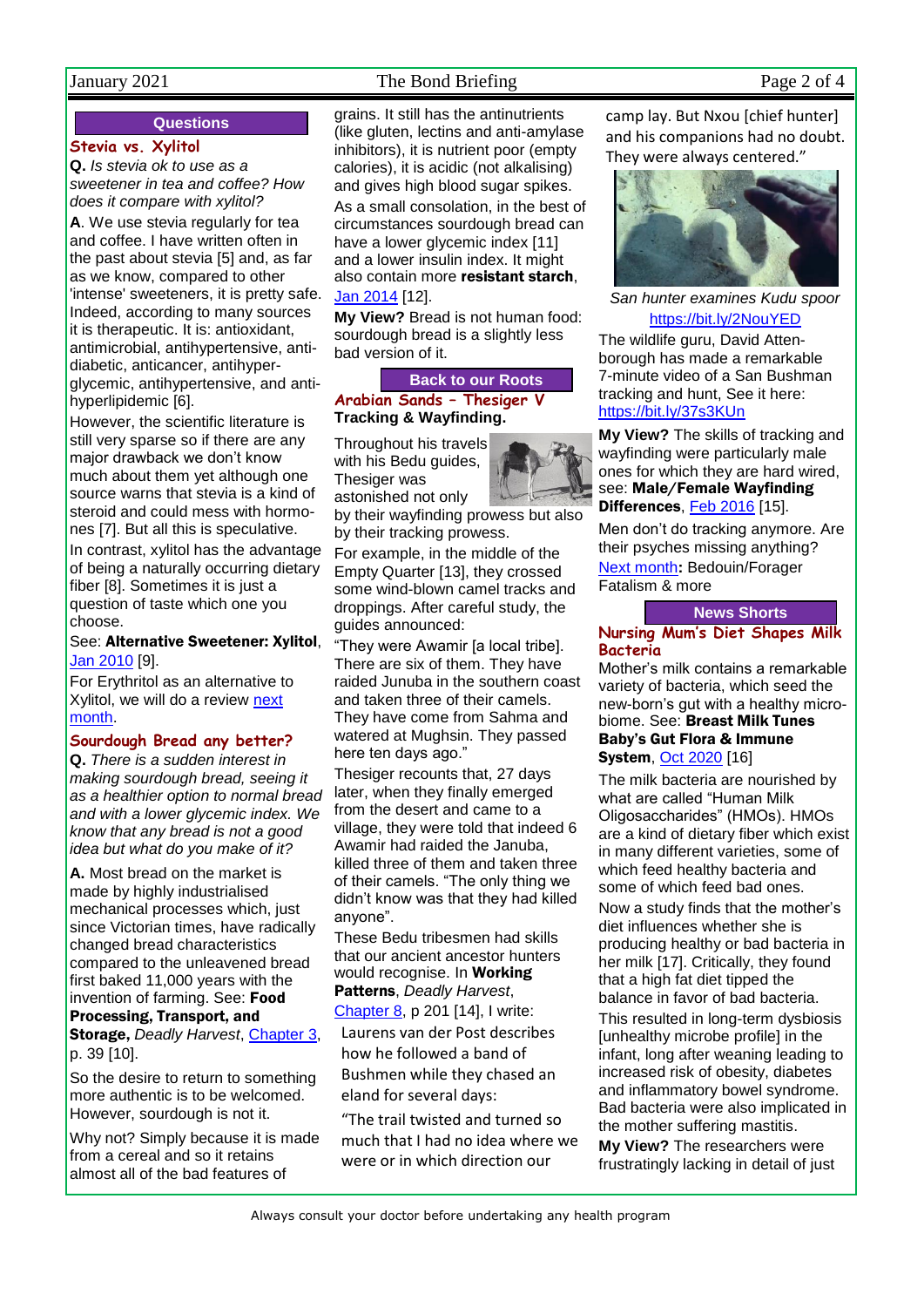# January 2021 The Bond Briefing Page 3 of 4

what in the diet can be favourable or unfavourable (apart from much fat).

However, the closer mom's diet is closer to our ancestral, naturally adapted one, then that has to be the way to go. See also: **Avocado** avoids Gut Dysbiosis, p. 3.

#### **Continued from Page 1**

**Readers staying Paleo fit**

**My View?** Vanessa certainly seems to be compensating well for the restrictions of lockdown and getting her activity



levels up to Paleo standards. It is good that she is doing strength exercises and working with weights. A feature of forager life was heavy load bearing and laborious digging at all ages. See: Importance of Load Carrying, [Aug 2014](http://www.naturaleater.com/newsletter-archive/news-2014/news-2014-08.pdf) [18]



3. Bake in a hot, fan-assisted oven at 300°F (150°C) for about 15 minutes, until golden brown. Check cookies for doneness.

#### **Hints & Tips**

**Avocado avoids Gut Dysbiosis**



Participants eating 175g (men) or 140g (women) of fresh Hass avocado daily had a greater diversity and abundance of gut microbes that break down fiber and produce metabolites that support gut health [19].

Some worry that avocado is energydense due to the high content of oil (albeit healthy monounsaturated). However, interestingly, the researchers found that some of this

fat was excreted in the stool, so the impact was lower than expected. Moreover, a medium avocado contains some 12g of fiber, which goes a long way towards meeting the recommended minimum intake of 28g to 34g per day.

**My View?** Avocado is also nutritiondense and it makes sense to include it in the diet when you can.

**Note:** the variety of avocado used in the research was the Hass. It has a wrinkled skin, is often black in color, and has about 160 calories per 100g. The Florida avocado has a smooth skin and has only 120 calories per 100g. The difference is entirely in the oil content so either of them is equally valid in nutritional terms and fiber content.

### **Blackcurrants help Glucose Metabolism**

Blackcurrants have a beneficial effect on after-meal blood sugar spikes. Moreover, the size of the portion needed, at 75g, is much smaller than previously thought [20]. Black-coloured berries are rich in a class of plant micro-nutrients called "anthocyanins". Anthocyanins form part of the category of plant nutrients called "polyphenols".

Polyphenolic compounds slow down the absorption of glucose from the small intestine. In addition, they reduce oxidative stress and inflammation.

**My View?** There is no doubt that berries, the darker the better, are a vital ingredient in the BondPaleo intake. It is a bonus that their impact on blood sugar is less than their sugar content would predict.

### **Stair Climb to Test Heart Health**

Climbing four flights of stairs (60 steps) in less than a minute indicates good heart health [21]. So finds Dr Jesus Peteiro of University Hospital of La Coruña, Spain. Patients who climbed the stairs in fewer than 40-45 seconds were linked [Click \[22\]](https://bit.ly/3qFaAh4)

to a low mortality rate (1% or less per year, or 10% in 10 years).



In contrast, patients who took 1½ minutes or longer to climb the stairs had a mortality rate of 2-4% per year, or 30% in 10 years. Says Dr Petreiro, "If it takes you more than more than 1½ minutes to ascend four flights of stairs, your health is suboptimal and it would be best to consult a doctor. This is a simple test that physicians can use to triage patients for more extensive investigation."

I wrote to Dr Peteiro to find out the actual height climbed. The steps were 6" (15cm) high so the 60 steps amounted to a height of 30 feet (9m) or two storeys.

**My View?** I timed myself walking up four flights (2 storeys) at a normal pace and it only took 24 seconds. So this test picks out those who are very frail indeed.

#### **'Alarming' Vitamin D Deficiency in UK**

[Last month](http://www.naturaleater.com/newsletter-archive/NEWS-2020/NEWS-2020-12.pdf) [23] in Sunshine Dearth, Covid Thrives, we highlighted the dearth of sunshine exposure in many western countries.

In UK, 57% of Asians and 35% of black Africans are 'severely deficient' in vitamin D [24]. Native English had a much lower rate of 17% in winter and 6% in summer.

There was also a gradient with the highest rates from Scotland in the north to the lowest in the south coast of England.

**My View?** People with darker skin pigmentation need to work harder at getting sufficient sunshine. These figures might explain – at least in part – why Covid-19 is more serious in winter and also in black and Asian communities. See: Vital role of the Sunshine Vitamin, Vitamin D, [April](http://www.naturaleater.com/NEWSLETTER-ARCHIVE/NEWS-2020/news-2020-04.pdf)  [2020](http://www.naturaleater.com/NEWSLETTER-ARCHIVE/NEWS-2020/news-2020-04.pdf) [25].

Note: those living in higher latitudes (above 35°) should work hard on building up vitamin D reserves in the summer – they will be stored in fat cells to be released as needed during the winter.

Failing that, a winter tanning session once a week can do the trick. See: Vitamin D: Diet or Sunlight? [March](http://bit.ly/2oZOCGT)  [2008](http://bit.ly/2oZOCGT) [26], and **Sunbeds are OK** after all, [Feb 2018](http://bit.ly/2FWqz2H) [27].